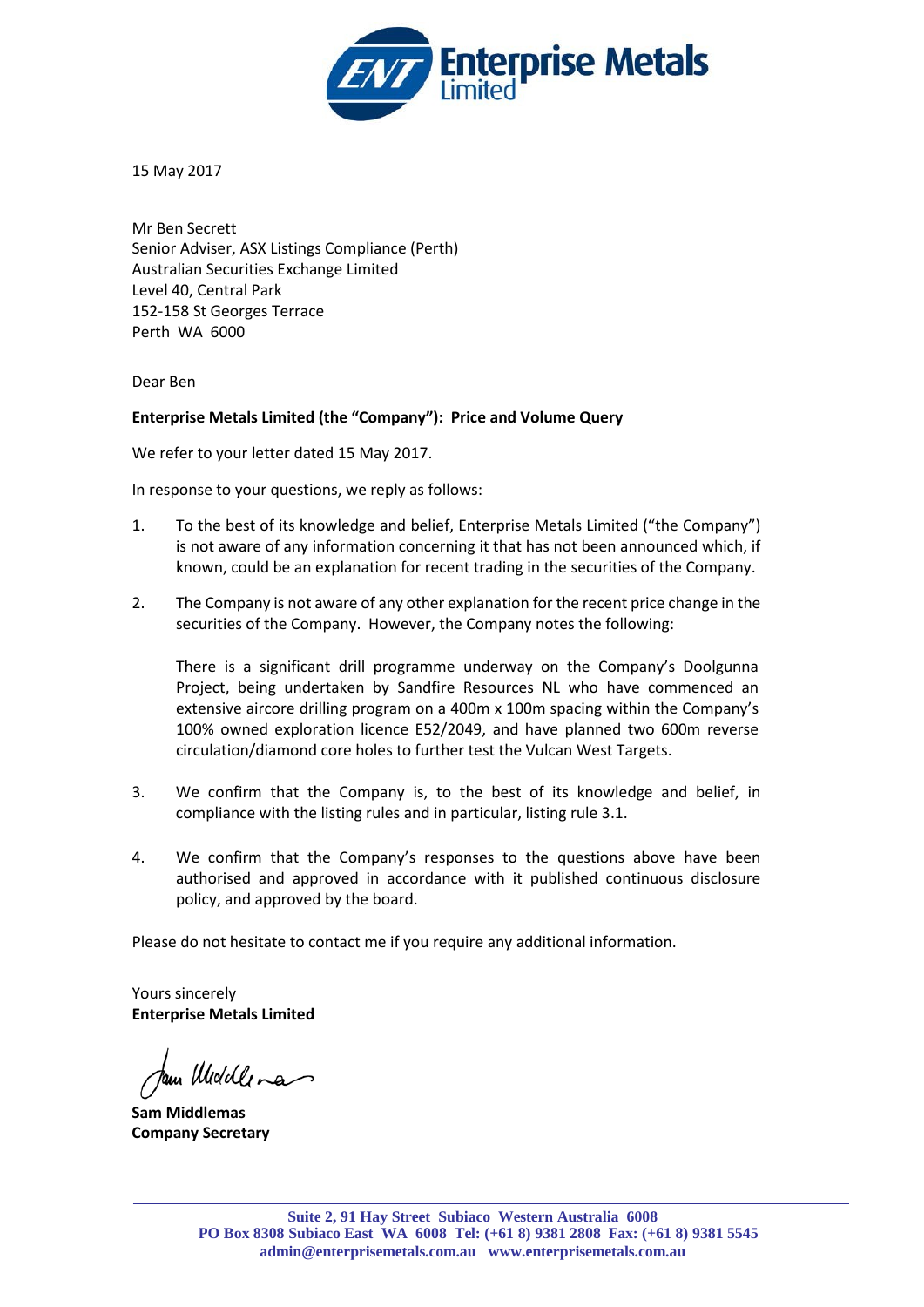

15 May 2017

Sam Middlemas Enterprise Metals Limited Suite 2, 91 Hay Street SUBIACO WA 6008

By email

Dear Mr Middlemas

## **ENTERPRISE METALS LIMITED ("ENTERPRISE"): ASX PRICE AND VOLUME QUERY**

We note the change in the price of Enterprise's securities from an opening price of \$0.02 on Friday, 12 May 2017, to an intra-day high at the time of writing of \$0.03 today, Monday, 15 May 2017.

We also note a significant increase in the volume of Enterprise's securities traded today to a level well in excess of the average trading volume on days when Enterprise's securities are traded.

In light of this, ASX asks Enterprise to answer separately each of the following questions and provide the following confirmations in a format suitable for release to the market in accordance with Listing Rule 18.7A:

- 1. Is Enterprise aware of any information concerning it that has not been announced to the market which, if known by some in the market, could explain the recent trading in its securities?
- 2. If the answer to question 1 is "yes":
	- a) Is Enterprise relying on Listing Rule 3.1A not to announce that information under Listing Rule 3.1?

Please note that the recent trading in Enterprise's securities would suggest to ASX that such information may have ceased to be confidential and therefore Enterprise may no longer be able to rely on Listing Rule 3.1A. Accordingly, if the answer to this question is "yes", you need to contact us immediately to discuss the situation.

b) Can an announcement be made immediately?

Please note, if the answer to this question is "no", you need to contact us immediately to discuss requesting a trading halt (see below).

- c) If an announcement cannot be made immediately, why not and when is it expected that an announcemant will be made?
- 3. If the answer to question 1 is "no", is there any other explanation that Enterprise may have for the recent trading in its securities?
- 4. Please confirm that Enterprise is in compliance with the Listing Rules and, in particular, Listing Rule 3.1.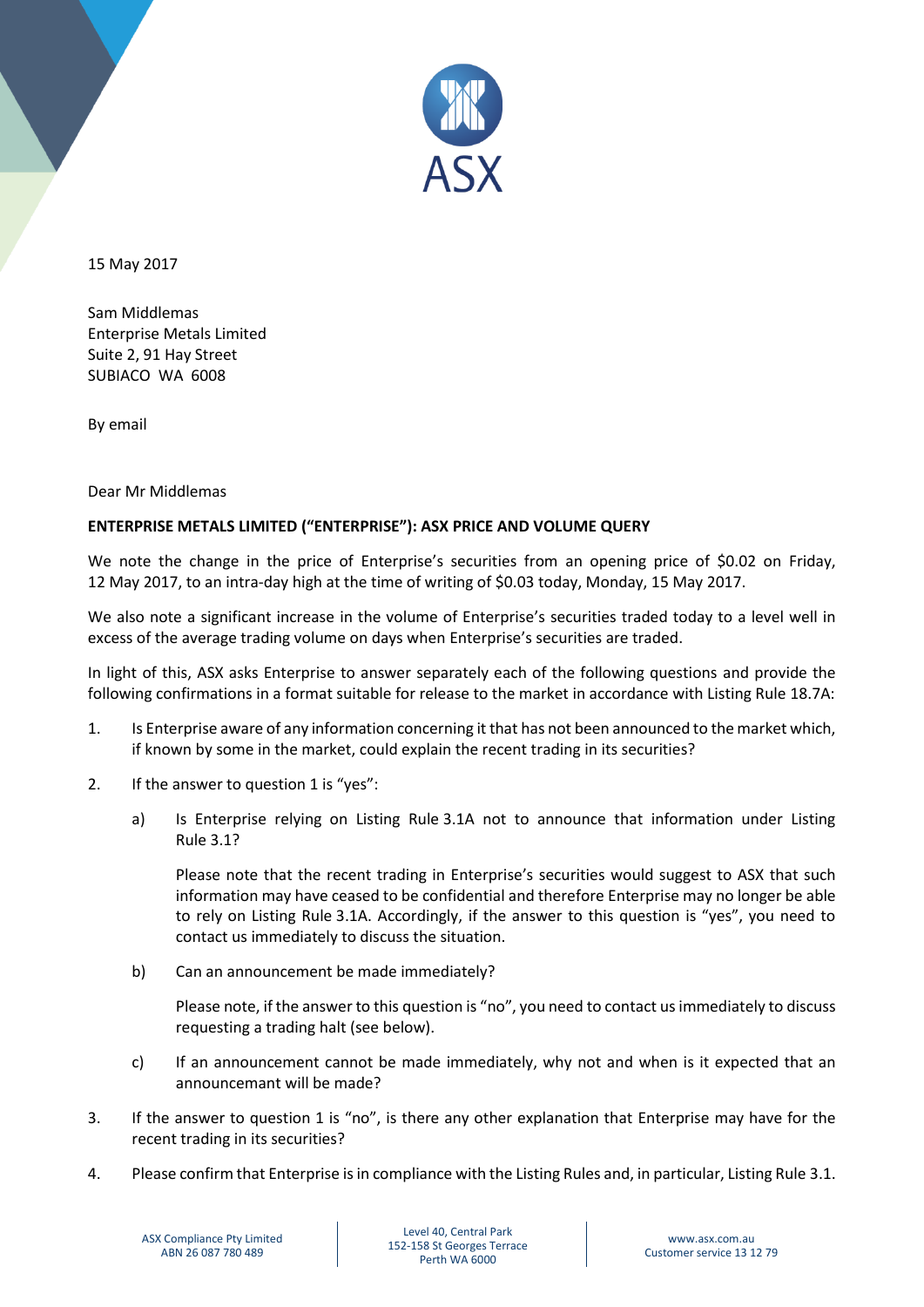

5. Please confirm that Enterprise's responses to the questions above have been authorised and approved in accordance with its published continuous disclosure policy or otherwise by its board or an officer of Enterprise with delegated authority from the board to respond to ASX on disclosure matters.

#### **When and where to send your response**

This request is made under, and in accordance with, Listing Rule 18.7. Your response is required as soon as reasonably possible and, in any event, **by not later than 11.45am today, Monday, 15 May 2017**. If we do not have your response by then, ASX will have no choice but to consider suspending trading in Enterprise's securities under Listing Rule 17.3.

You should note that if the information requested by this letter is information required to be given to ASX under Listing Rule 3.1 and it does not fall within the exceptions mentioned in Listing Rule 3.1A, Enterprise's obligation is to disclose the information "immediately". This may require the information to be disclosed before the deadline set out in the previous paragraph.

ASX reserves the right to release a copy of this letter and your response on the ASX Market Announcements Platform under Listing Rule 18.7A. Accordingly, your response should be in a form suitable for release to the market.

Your response should be **sent to me by e-mail** at [tradinghaltsperth@asx.com.au.](mailto:tradinghaltsperth@asx.com.au) It should **not** be sent directly to the ASX Market Announcements Office. This is to allow me to review your response to confirm that it is in a form appropriate for release to the market, before it is published on the ASX Market Announcements Platform.

#### **Listing Rules 3.1 and 3.1A**

Listing Rule 3.1 requires a listed entity to give ASX immediately any information concerning it that a reasonable person would expect to have a material effect on the price or value of the entity's securities. Exceptions to this requirement are set out in Listing Rule 3.1A.

In responding to this letter, you should have regard to Enterprise's obligations under Listing Rules 3.1 and 3.1A and also to Guidance Note 8 *Continuous Disclosure: Listing Rules 3.1 – 3.1B*.

It should be noted that Enterprise's obligation to disclose information under Listing Rule 3.1 is not confined to, nor is it necessarily satisfied by, answering the questions set out in this letter.

### **Trading halt**

If you are unable to respond to this letter by the time specified above, or if the answer to question 1 is "yes" and an announcement cannot be made immediately, you should discuss with us whether it is appropriate to request a trading halt in Enterprise's securities under Listing Rule 17.1.

If you wish a trading halt, you must tell us:

- the reasons for the trading halt;
- how long you want the trading halt to last;
- the event you expect to happen that will end the trading halt;
- that you are not aware of any reason why the trading halt should not be granted; and
- any other information necessary to inform the market about the trading halt, or that we ask for.